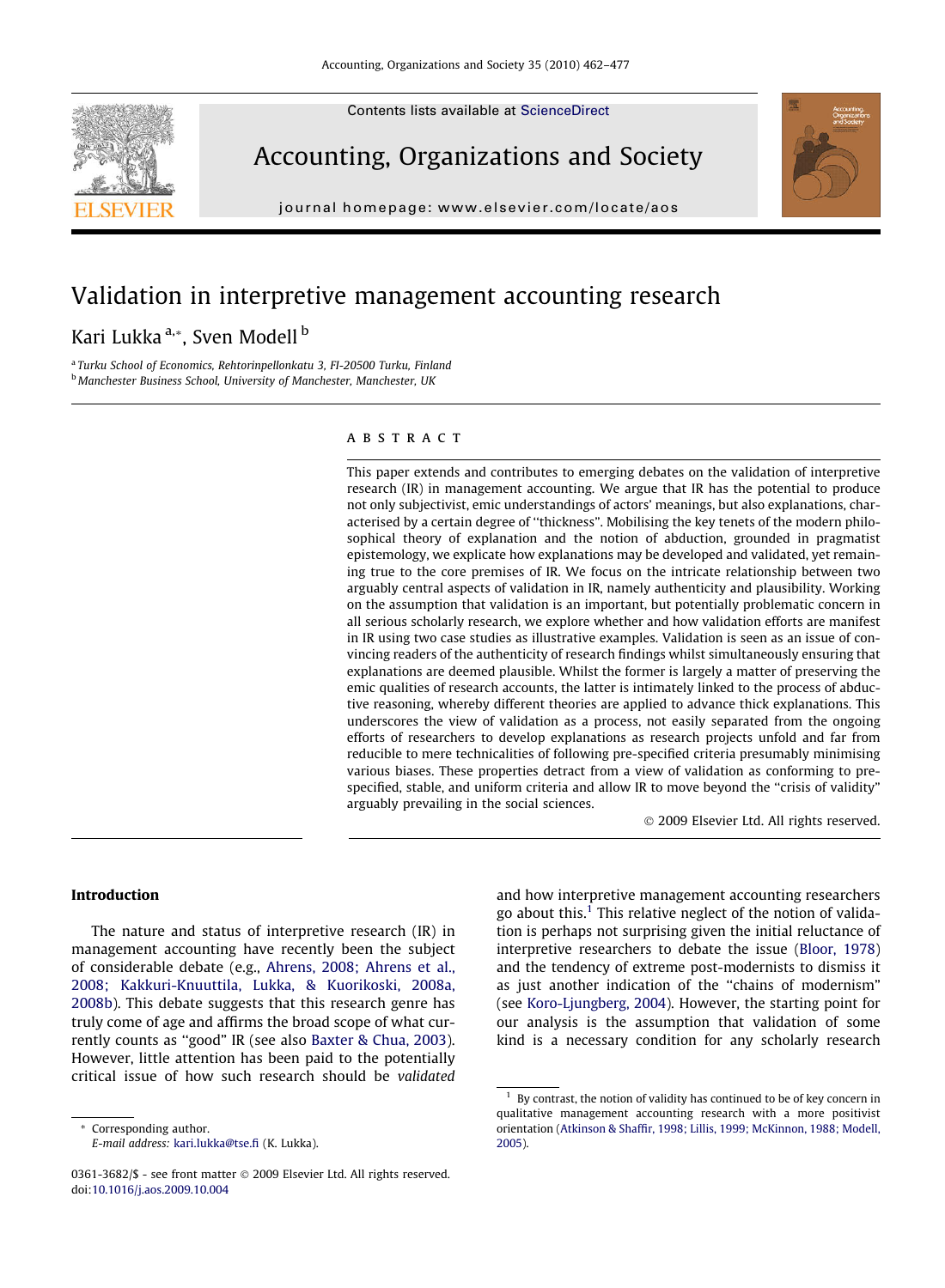endeavour to be taken seriously (see e.g., [Koro-Ljungberg,](#page--1-0) [2004; Polkinghorne, 2007; Sandberg, 2005; Smith, 2006;](#page--1-0) [Smith & Deemer, 2000; Tsoukas, 1989](#page--1-0)). In a very broad sense, validation refers to the ways through which the credibility of a piece of research is developed and legitimised in front of relevant audiences [\(Lather, 1993; Lincoln & Guba,](#page--1-0) [2000; Polkinghorne, 2007; Silverman, 2000](#page--1-0)).

The relevance of addressing the issue of validation in IR is underscored by critical debates on this topic in the social sciences, which have not yet been fully recognised in the management accounting literature. It has been argued that IR suffers from a ''crisis of validity" (e.g., [Gergen & Gergen,](#page--1-0) [2000; Smith & Deemer, 2000\)](#page--1-0). The core of this argument is that although there is some consensus that IR cannot be validated with traditional validation methods, it is still unclear how it should be validated. This crisis is arguably exacerbated by the continuing quest for alternative and presumably stable validity criteria (see, e.g., [Creswell &](#page--1-0) [Miller, 2000; Maxwell, 1992; Onwuegbuzie & Leech,](#page--1-0) [2007\)](#page--1-0), sometimes under other overriding labels such as ''trustworthiness" [\(Lincoln & Guba, 1985\)](#page--1-0). A number of critics have argued that this signifies a failure to emancipate the larger IR project from a foundationalist (or positivist) epistemology [\(Garratt & Hodkinson, 1998; Schwandt,](#page--1-0) [1996; Smith & Deemer, 2000; Smith & Hodkinson, 2005](#page--1-0)). This is particularly problematic if one subscribes to a strongly subjectivist position, such as that characterising [Burrell and Morgan's \(1979\)](#page--1-0) widely cited portrayal of IR. Such a position is inconsistent with traditional validity criteria such as construct, internal and external validity as well as reliability, which assume that there is a reasonably stable reality ''out there" to be captured independently of the perceiving subject (e.g., [Gergen & Gergen, 2000;](#page--1-0) [Koro-Ljungberg, 2004, 2008; Lather, 1993; Smith & Dee](#page--1-0)[mer, 2000\)](#page--1-0). How could we, and why should we, even try to capture the singular essence of the world, if we first assume there is none?

Whilst the debate surrounding the ''crisis of validity" in IR has not been explicitly recognised in the management accounting literature, concerns have recently been raised that researchers propounding to work within this genre are not always consistent and rely on validation procedures typically considered, in principle, problematic in such research ([Ahrens & Chapman, 2006; Elharidy, Nichol](#page--1-0)[son, & Scapens, 2008](#page--1-0)).<sup>2</sup> This is an indication of a "crisis of validity" looming in interpretive management accounting research as well and suggests that the issue of how such research may be validated requires more focused attention. Although validation is potentially problematic in all types of research, including the positivist "mainstream", management accounting scholars need to be alert to the implications of recent debates about how IR may be validated. Whilst the present institutional and political environment in parts of the accounting academe exhibits strong pressures for conformity with this ''mainstream" position ([Hopwood,](#page--1-0) [2007, 2008; Khalifa & Quattrone, 2008; Tuttle & Dillard,](#page--1-0) [2007](#page--1-0)), it is worth noting that attention to the ''crisis of validity" has emerged within IR circles and should be viewed as critical self-reflection within this paradigm. This should be regarded as a healthy phenomenon as a capacity for selfreflection, even critical at times, indicates a certain maturity of the genre of research in question. It is certainly not our ambition to undermine the larger IR project in management accounting by just reiterating this critical debate. We argue instead that the position of IR may be strengthened if researchers were more explicit about the notion (and potential problems) of validation and how it may be extended in light of recent debates. But what kind of position can be justified in interpretive management accounting research regarding validation? This is the major concern in this paper.

Most importantly, the debate following the ''crisis of validity" in IR has challenged the notion of validity as little more than a technical issue of reducing bias in data collection and analysis and directs attention to the relationship between authors/researchers and their audience (cf. [Baxter](#page--1-0) [& Chua, 2008; Golden-Biddle & Locke, 1993](#page--1-0)). Hence, rather than carrying on the quest for tightly specified and stable validity criteria, we will explore how IR in management accounting is currently understood and practised and how the notion of validity can be inter-subjectively negotiated within a particular research community. Following [Kakkuri-Knuuttila et al. \(2008a\),](#page--1-0) we extend the somewhat caricatured portrayal of IR as being mainly about describing social phenomena in order to convey a rich, in-depth understanding of the meanings attached to them by researched individuals to also encompass an important explanatory element. Even though some commentators suggest that such a position is already widely accepted in contemporary IR in management accounting (see [Ahrens,](#page--1-0) [2008\)](#page--1-0), the extent to which this is actually recognised is still unclear [\(Kakkuri-Knuuttila et al., 2008b](#page--1-0)). In particular, the discussion above suggests that it is not yet entirely clear how the validity of explanations can be established in IR, whilst staying reasonably true to the core premises of such research.

The purpose of this paper is to shed further light on this issue by revisiting the critical debate on validation in IR and explicating how it can be extended by mobilising central tenets of the modern philosophical theory of explanation. We will argue that, contrary to what is typically stated within IR circles, IR can produce – whilst being by definition anchored in them – much more than just subjectivist emic understandings of actors' meanings. By focusing on careful analyses of the sequences of actual events and actions in specific, local contexts, it is in a good position to trace the dependencies (causal linkages) between examined phenomena. As these dependencies tend to be more than just individuals' subjective mental states, IR can produce explanations from a more external viewpoint. Since these explanations are developed on the basis of profound emic understandings, we call these explanations thick.

Our basic position is similar to that of [Kakkuri-Knuuttila](#page--1-0) [et al. \(2008a\)](#page--1-0) as we argue for an integration of social constructionism with a moderate form of realism. Consistent with social constructionism, we affirm the inescapable role of judgement and inter-subjectively inferred ''truths" on the part of researchers in making sense of situated meanings. This allows for the acknowledgement of emic under-

 $2$  See [Sandberg \(2005\)](#page--1-0) for similar criticisms of IR in the wider organisation theory literature.